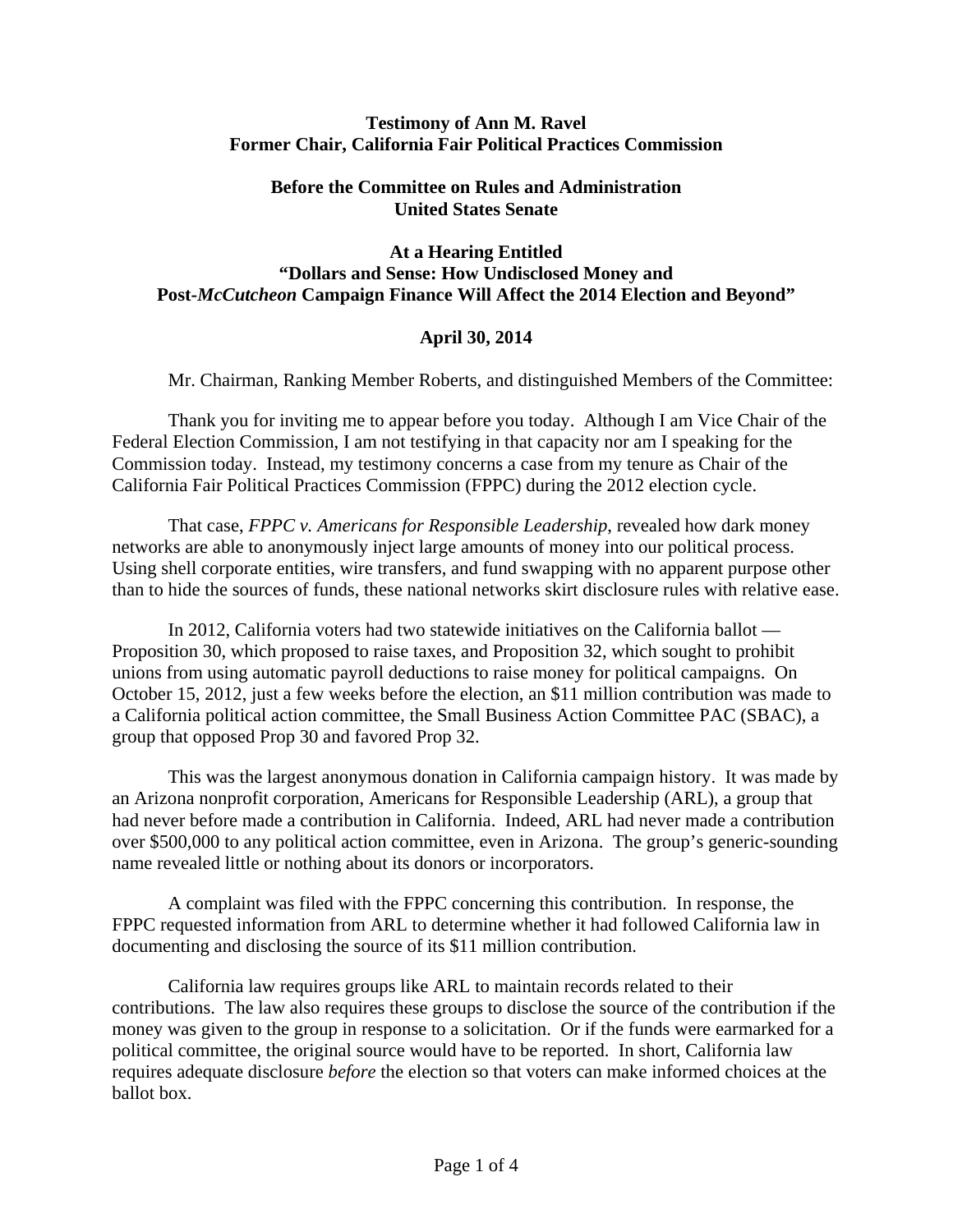ARL did not provide information showing it had complied with California law. So, with only two weeks before the election, the FPPC and California's Attorney General's Office filed suit to compel an audit. On the Sunday before the election, a unanimous California Supreme Court issued an unusual weekend decision ordering ARL to immediately provide records to the FPPC. The next morning, the day before the election, ARL finally disclosed the source of the contribution — two other nonprofit groups.

ARL disclosed that the \$11 million originated from a Virginia-based nonprofit, which transferred the funds through an intermediary group called the Center to Protect Patients Rights (CPPR). CPPR then passed the money to ARL to give to SBAC. With this disclosure, ARL admitted that it was solely an intermediary, meaning it contributed money that actually originated with another source.

ARL's admission and the FPPC's subsequent formal investigation revealed how dark money networks sidestep disclosure rules and are able to anonymously infuse large amounts of money into an election. Ultimately, the FPPC discovered that \$15 million — not the \$11 million originally thought — was used to influence California's election. Yet none of it was adequately disclosed.

The genesis was with a California consultant who began raising money in connection with Propositions 30 and 32. Some of the money went to political action committees in California, which are required to disclose their donors. But approximately \$29 million was sent out of state, to the Virginia nonprofit, because the donors did not want their identities disclosed. The Virginia nonprofit planned to use the funds to run issue advertisements in California.

In September 2012, when it became known that California law might require donor disclosure of issue ads within 60 days of the election, the money was transferred to CPPR. But this arrangement — seemingly a no-strings-attached gift of millions of dollars to CPPR — was not entirely arm's length.

The California consultant had worked closely with CPPR's founder on the California ballot initiative strategy and understood that he had access to a national network of nonprofits. So when the money was transferred to CPPR, it was done with confidence and the founder's assurance that other funds from other groups in the network would be guided back to California to help oppose Prop 30 and support Prop 32. In fact, the California consultant told investigators that he believed CPPR's founder may have been interested in the fund-swapping arrangement because the infusion of funds from the Virginia nonprofit could help CPPR avoid disclosure of its activities under federal law.

With this tacit understanding, the Virginia nonprofit began transferring nearly \$25 million to CPPR. CPPR, in turn, began directing funds through a series of other groups back to California's ballot initiatives. In two sets of transactions involving four different nonprofits, CPPR and ARL funneled \$15 million into California's 2012 election.

In the first series of transactions, a transfer of \$4.05 million was made to CPPR, and shortly thereafter an almost identical amount — \$4.08 million — was transferred to a group called California Future Fund (CFF). FPPC investigators discovered that, at the California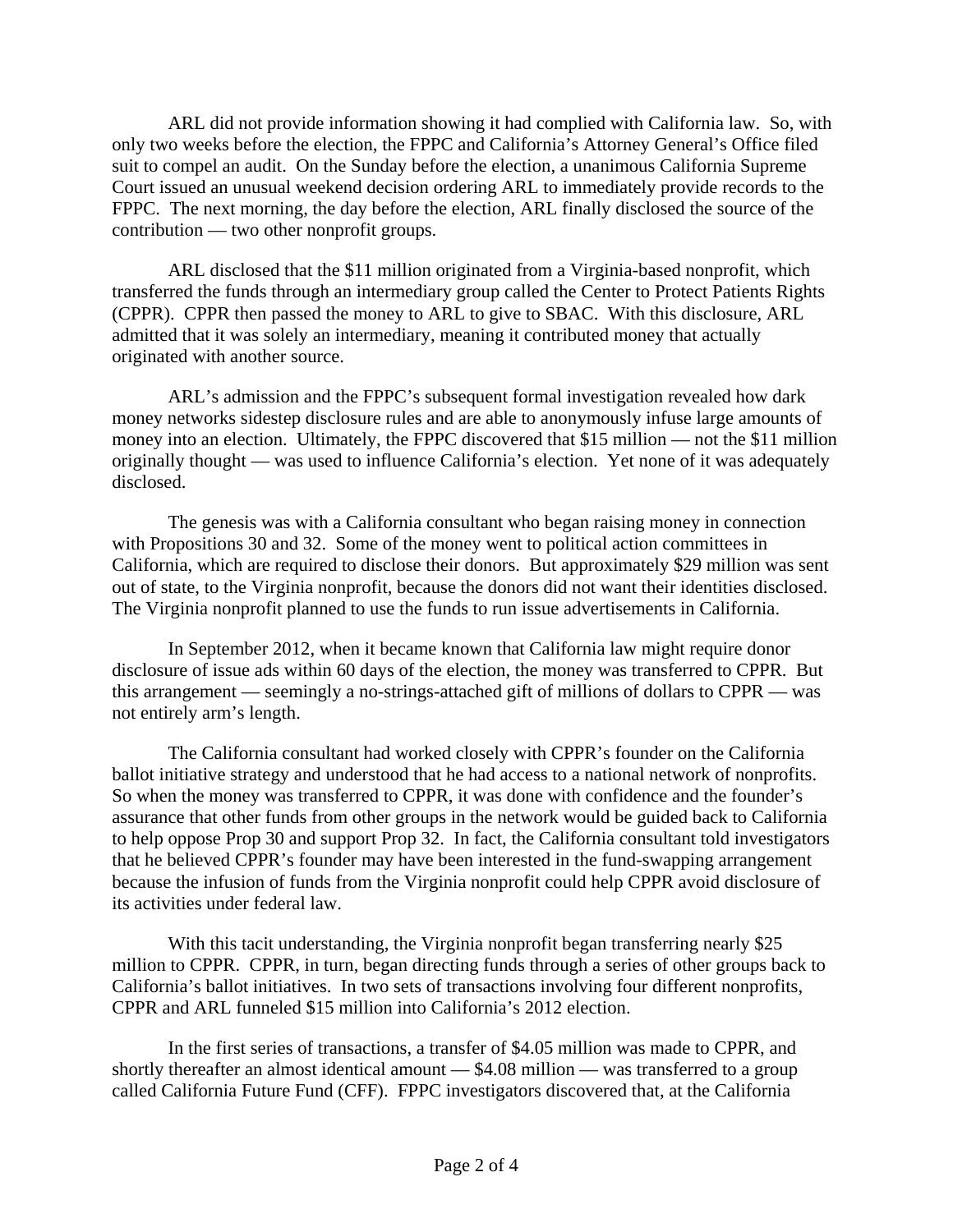consultant's suggestion, CPPR had transferred funds to an Iowa-based group that, in turn, sent funds to CFF for use on the California ballot initiatives. This entire chain of transactions routed through multiple nonprofits — occurred within three days and without disclosure.

The second series of transactions, involving the \$11 million contribution that originally raised suspicions, followed a similar pattern but used different groups in the network. The California consultant told investigators that, around the time of a \$14 million transfer to CPPR, he requested \$11 million from CPPR for the California ballot initiative. CPPR then routed \$11 million to SBAC, using ARL as an intermediary. This \$11 million transfer was arranged via text message, illustrating the ease with which a network is able to avoid disclosure. After traveling a circuitous route through multiple nonprofits around the country that obscured its true origins, the money then returned to SBAC in California, where it was disclosed as a contribution from ARL.

The *Americans for Responsible Leadership* case shows that enforcing compliance with disclosure requirements is complicated by the nationwide scope and elusiveness of these networks. The web of organizations involved in this case stretched from Virginia to Arizona to Iowa. None of these out-of-state groups had any apparent connection to California, each had generic names revealing nothing about their donors or incorporators, and they may have been little more than shell entities.

For example, although California Future Fund was a registered California political committee, it had an Iowa address and its principal officers had no apparent connection to California. CPPR's office address was listed as a post office box in Arizona and apparently no longer exists with that same name. With entities operating across state lines, popping up and then disappearing or changing names, it is difficult to ensure meaningful disclosure.

These tactics have no apparent purpose other than to conceal the sources of funds. The U.S. Department of Justice has expressed concern that the lack of disclosure increases opportunities for unseen *quid pro quo* corruption. In testimony before the Senate Judiciary Committee's Subcommittee on Crime and Terrorism last year, a Justice Department official explained that without transparency it is much more difficult to detect, for example, the payment of bribes to corrupt officials or the use of foreign funds to influence elections. And section 81002(a) of the California Government Code provides that "[r]eceipts and expenditures in election campaigns should be fully and truthfully disclosed in order that the voters may be fully informed and improper practices may be inhibited."

Just as important, without timely action to require disclosure, voters can be denied information when it matters most — *before* the election. The FPPC's quick action in *Americans for Responsible Leadership* resulted in some disclosure of the sources of the \$11 million contribution on the eve of the 2012 election. That disclosure was significant to the people of California, but it took another year to untangle the web of transactions and provide the public with more information about the full scope of the transactions.

Ultimately, a record-setting \$1 million fine was levied against CPPR and ARL. In addition, California law requires the final recipients of the inadequately disclosed funds to disgorge the total amount.